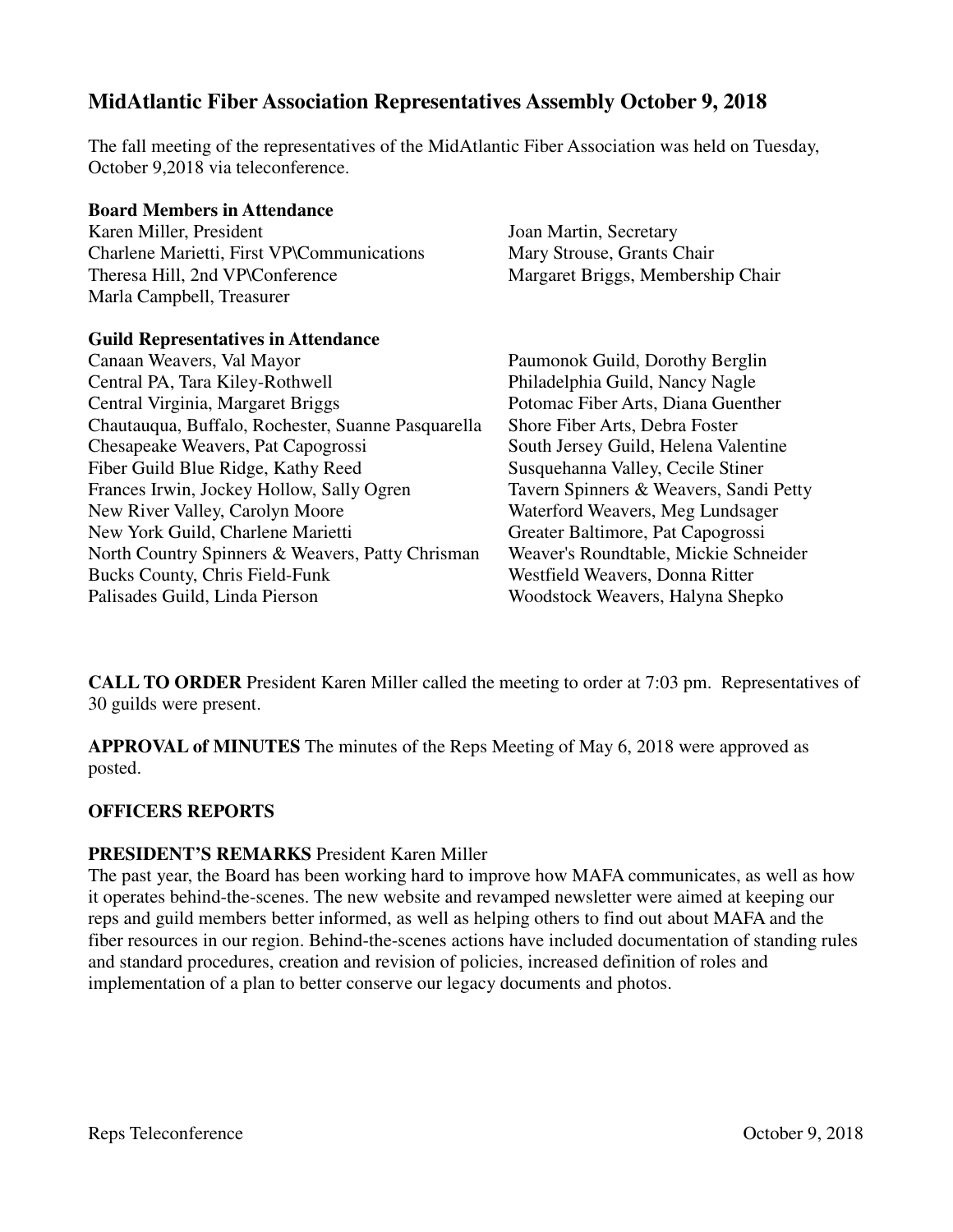#### **TREASURER'S REPORT** Treasurer Marla Campbell

• Current balances as of  $9/30/2018$ :

|          | Money Market \$76,176.06 |  |  |  |  |  |
|----------|--------------------------|--|--|--|--|--|
|          | Money Market \$51,718.95 |  |  |  |  |  |
| Checking | \$24,236.67              |  |  |  |  |  |
| PayPal   | \$213.06                 |  |  |  |  |  |
| Total    | \$152,344,74             |  |  |  |  |  |

See attached Financial Statement.

Accomplishments:

- Successful audit and tax filing for 2017 (tax year 2016)
- Implemented Document Retention program and investigating Conflict of Interest and Whistle Blower policy, as suggested by accountant.
- Converted accounting books to QuickBooks. Looking to purchase a dedicated laptop for ease of transitioning position to new officers and creating written SOP's.

**COMMUNICATIONS CHAIR REPORT** First Vice President\Communications Charlene Marietti Web site went live in August, hired a developer, thanks to volunteers that helped.

- Fiber resources section https://mafafiber.org/resources/ Submit resources in 11 categories. This is a community-sourced project.
- A focus has been the ease of conference site use, as well as the entire site. Suggestions are welcome. https://mafafiber.org/conferences/mafa2019/
- Promotion of conference is started via social media, print outs, advertising in print media and online.
- Web site still has some issues sometimes. Please let us know if you encounter any.

# **CONFERENCE COMMITTEE REPORT** Second Vice President\Conference Chair Theresa Hill

- Committee and Board starting to turn the conference planning into high gear.
- Volunteers are needed in many positions. We are still looking for a Goody Bag Coordinator, and a guild to help pack bags. There will be a posting board at the conference for selling equipment, events, etc. https://mafafiber.org/conferences/mafa2019/get-involved/
- Encourage members to participate in competitions and attend events. Several new categories have been added. https://mafafiber.org/conferences/mafa2019/schedule-events/
- Registration for member guilds and associates opens February 2, 2019.
- Vendor list is almost set. List will be on website at, https://mafafiber.org/conferences/mafa2019/marketplace/

# **GRANTS COMMITTEE REPORT** Grants Committee Chair Mary Strouse

2018 MAFA Grants were granted to the following guilds:

1. Harmony Weavers Guild, DE Program:17th, 18th and 19th Century Textiles: Workshop and Lectures Grant funds partially defrayed expenses for a series of tours, lectures and workshops held at Winterthur Museum and elsewhere in March 2018. Events were open to members of other MAFA guilds and/or the public.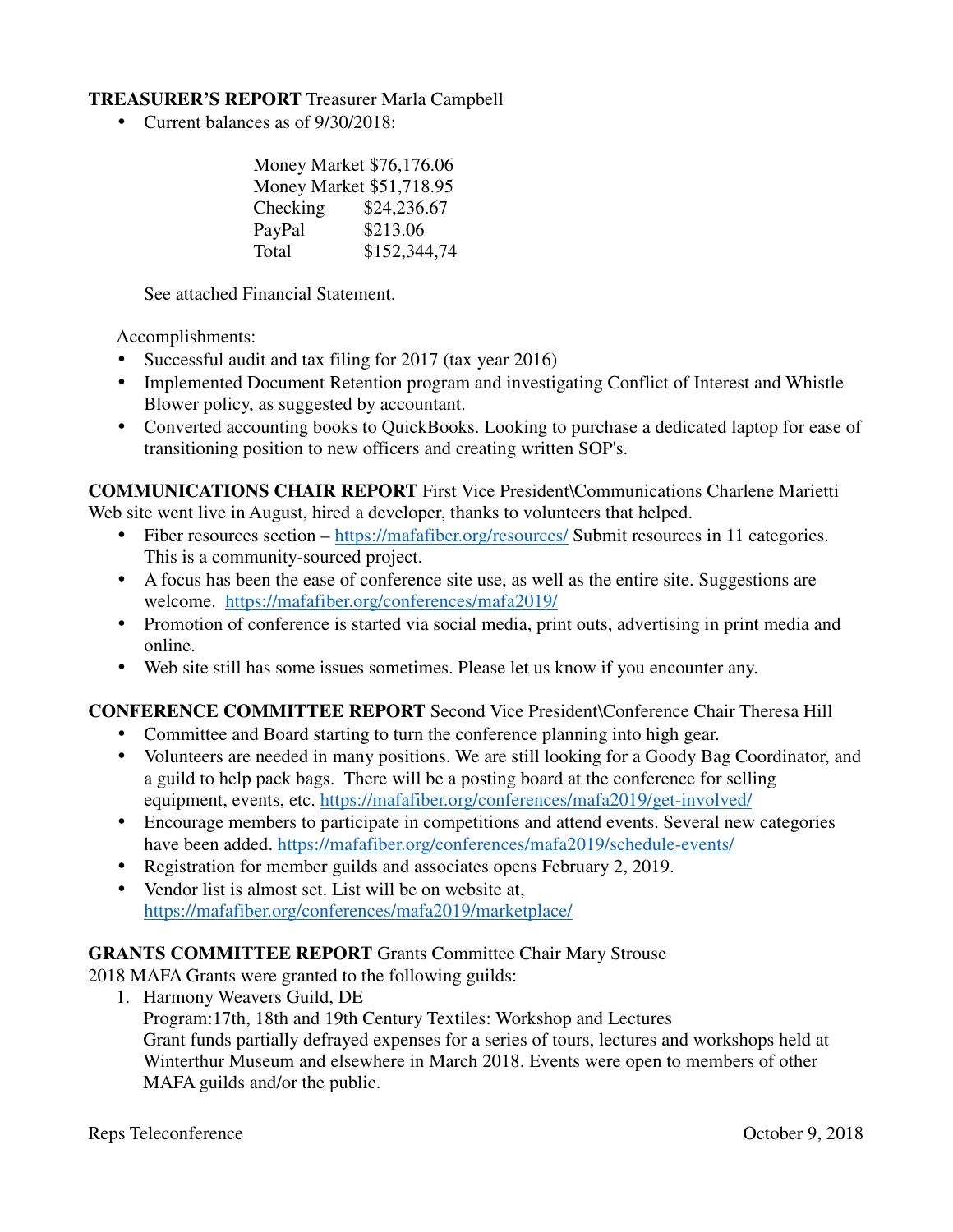Award: \$1,000 reduced to \$500 because of weather-related cancellations and program changes. Completed.

2. Philadelphia Guild of Handweavers, PA Program: Gateway to Weaving Purchased portable rigid heddle looms and associated equipment for use in public outreach, drop-in-and-weave events and beginning weaving classes. Award:\$1,300. Ongoing.

#### 2019 Grants

Guilds are urged to apply for the guild grants. Application deadline: November 1st, 2018. Apply online at https://mafafiber.org/grants/guild-grants/ The Guilds Grant application is at the bottom of the page.

## 2019 Conference Fellowships

Application deadline: April 1, 2019. Apply online at https://mafafiber.org/grants/fellowships/ MAFA will offer up to four \$300 conference fellowships to MAFA members. Fellowships are paid after completion of a post-conference project.

Changes this year:

- Introduced two-year terms for Grants Committee volunteers, with a maximum of four years. This should result in one to two openings per year, beginning in Fall 2019. West Virginia and North Carolina are not currently represented.
- Moved grant application deadline forward from January to November, to allow for decisions by early January.

## **MEMBERSHIP REPORT** Membership Chair Margaret Briggs

We currently have 45 guilds, all but 4 have renewed. Welcome to our newest member this month, Three Rivers Fiber Focus of Pennsylvania.

We have 29 Associates – 18 are new, 11 have renewed.

We also now have a MailChimp mailing list of 120 who have joined from the link on the website, and who will receive a newsletter and notices about the conference.

With the new website, we have a number of improvements for Guilds:

- Our new online application and renewal at https://mafafiber.org/about-us/join-us/guildmembership-application-renewal/
- More easily updated Guild listings check your listing here https://mafafiber.org/guilds/
- A new Guild Info Update Form https://mafafiber.org/guilds-page/guild-update/
- And a Guild Events calendar with a link to submit your events https://mafafiber.org/events/

We also encourage you to visit the Guild Resources section where we have:

- The Reps Corner with minutes and newsletters https://mafafiber.org/guild-resources/repscorner/
- As well as info for guild administrators https://mafafiber.org/guild-resources/guild-admin/
- And program suggestions https://mafafiber.org/guild-resources/guild-programs/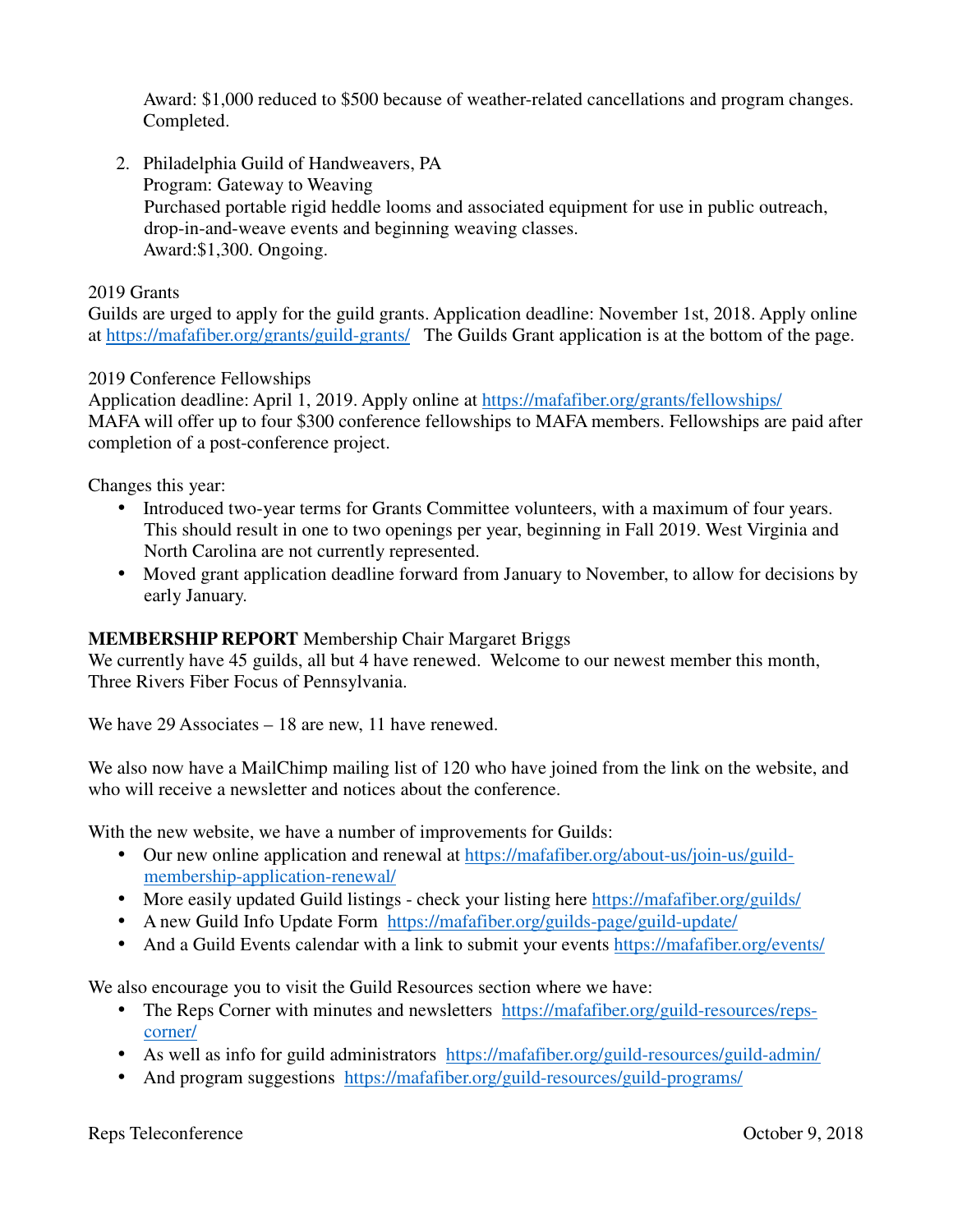Lastly, all reps and guild officers may also join the Groups.io group at https://groups.io/g/mafareps. We want to encourage all guilds to enter program and workshop info in the database, and it's a great place to ask questions of other guild leaders.

## **WEBMASTER REPORT** Webmaster David Banks

- David was not able to attend, but Karen Miller reported that he is using analytics on website to help us understand the needs of our visitors.
- He has also built eight guild websites. Guilds can maintain their own website content, or Dave will. Contact Dave at webmaster@mafafiber.org for more information.

## **NEW BUSINESS & ANNOUNCEMENTS**

There were no new business items nor announcements.

President Karen Miller ended the meeting with a list of requests for the reps:

- Submit a guild profile for the website to introduce your guild to other members. Profiles can cover many aspects of your guild's weaving or history. See https://mafafiber.org/guildspage/guild-profile-submission/ for the simple form for submission.
- Link your guild's website to the MAFA website.
- Submit your guild's program events and workshops  $-\frac{https://mathf>inf}5$ .
- Share your knowledge of local fiber resources https://mafafiber.org/submit-a-resource/
- Participate in MAFA social media https://mafafiber.org/mafa-on-social-media/
- Share the video of 2017 Conference with your guild members https://mafafiber.org
- Volunteer to serve on the Nominating Committee member; new officers will be elected in June 2019. Consider contacting the Nominating Committee with suggestions for possible board members.

The next regularly scheduled meeting of the MAFA Representative Assembly will take place the first Saturday in May 2019 at the Maryland Sheep and Wool Festival. Exact time and location will be announced later and publicized later next spring.

**ADJOURNMENT** There being no further new business, the meeting was adjourned at 7:53 pm.

Respectfully submitted, Joan Martin Secretary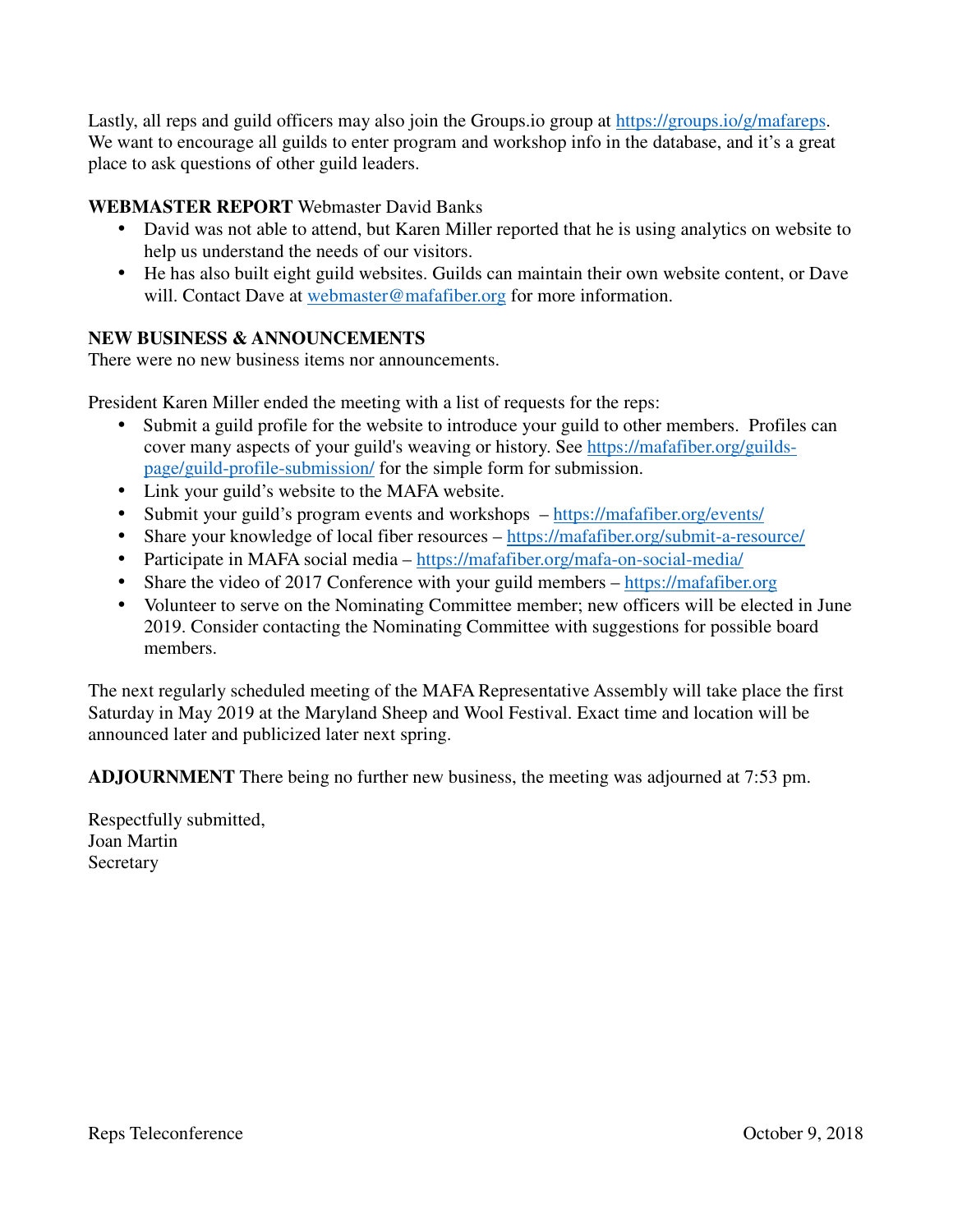# **MidAtlantic Fiber Association 2018 Financial Statement Review**

#### **Statement of Assets, Revenues, Expenses and Other Changes in Net Assets - Cash Basis Year Ended September 30, 2018**

# **Assets**

#### **Current Assets:**

| <b>Total Assets</b> | \$152,344.74 |
|---------------------|--------------|
| Cash - PayPal       | 213.06       |
| Cash                | \$152,131.68 |

# **Net Assets**

#### **Net Assets:**

| Unrestricted                                      | \$151,767.09 |  |
|---------------------------------------------------|--------------|--|
| Unrestricted Contributions <sup>1</sup>           | 363.00       |  |
| Temporarily Restricted Contributions <sup>2</sup> | 214.65       |  |
| <b>Total Net Assets</b>                           | \$152,344.74 |  |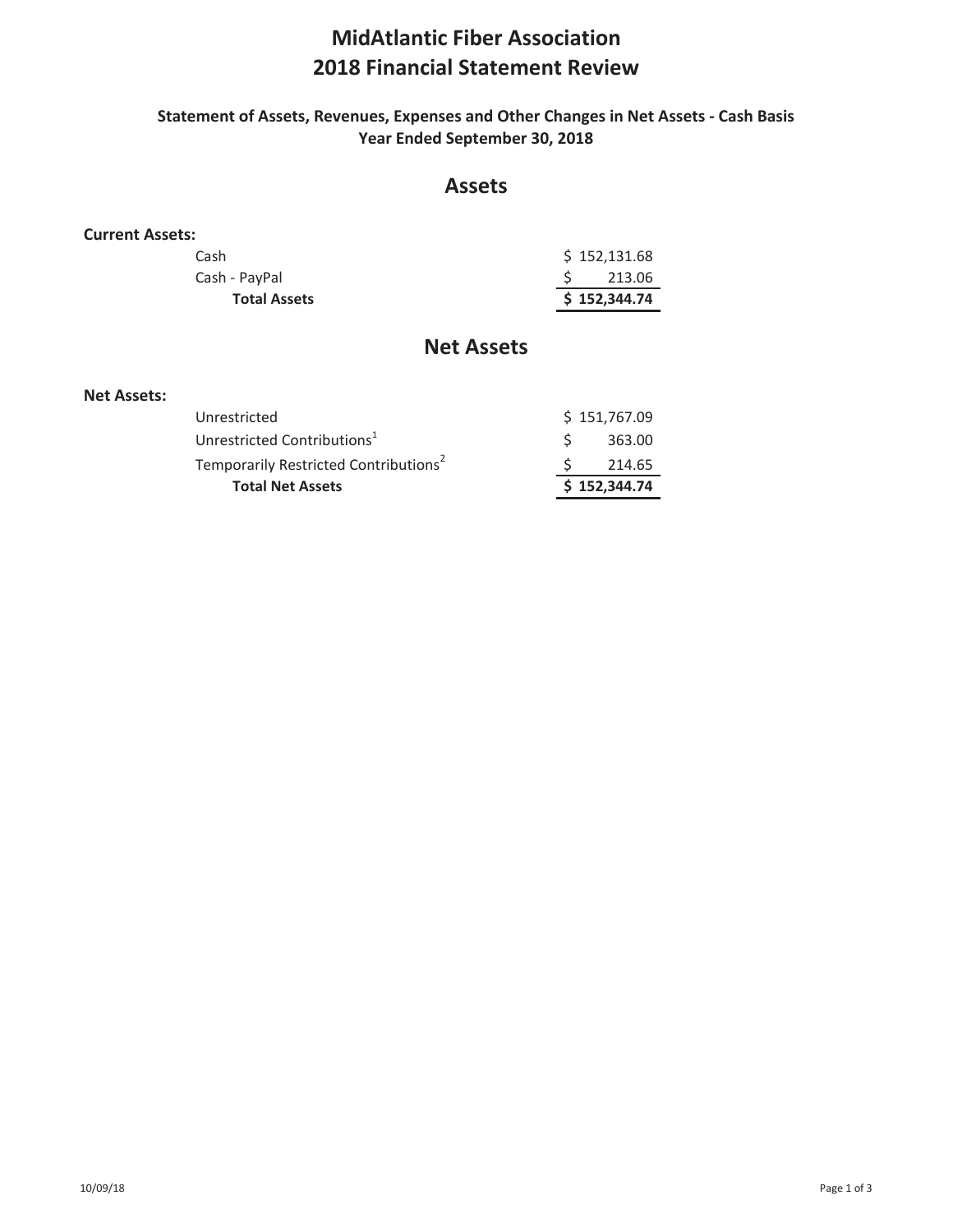## **Statement of Assets, Revenues, Expenses and Other Changes in Net Assets - Cash Basis Year Ended September 30, 2018**

|                            |                                                   |                                     | <b>Temporarily</b>  |    |                              |                                 |                     |
|----------------------------|---------------------------------------------------|-------------------------------------|---------------------|----|------------------------------|---------------------------------|---------------------|
|                            |                                                   |                                     | <b>Unrestricted</b> |    | <b>Restricted</b>            |                                 | <b>Total</b>        |
| <b>Revenue and Support</b> |                                                   |                                     |                     |    |                              |                                 |                     |
|                            | Dues                                              | \$                                  | 3,033.06            | \$ |                              | \$                              | 3,033.06            |
|                            | Contributions                                     | \$                                  |                     | \$ |                              | \$                              |                     |
|                            | Interest Income <sup>3</sup>                      | \$                                  | 968.43              | \$ |                              | \$                              | 968.43              |
|                            | Amazon Smile <sup>4</sup>                         | \$                                  | 5.00                | \$ |                              | \$                              | 5.00                |
|                            | Program Revenue <sup>5</sup>                      | \$                                  | 200.00              | \$ |                              | \$                              | 200.00              |
|                            | Net assets released from restrictions             | \$                                  | 600.00              | \$ | (600.00)                     | \$                              |                     |
|                            | <b>Total Revenue</b>                              | $\overline{\boldsymbol{\xi}}$       | 4,806.49            | \$ | $(600.00)$ \$                |                                 | 4,206.49            |
| <b>Expenses</b>            |                                                   |                                     |                     |    |                              |                                 |                     |
|                            | <b>Program Services - MAFA Conference</b>         |                                     |                     |    |                              |                                 |                     |
|                            | Administrative                                    | \$                                  |                     | \$ |                              | \$                              |                     |
|                            | Communication                                     | \$                                  |                     | \$ |                              | \$                              |                     |
|                            | Events                                            | \$                                  |                     | \$ |                              | \$                              |                     |
|                            | <b>Facility Rental</b>                            | \$                                  | 500.00              | \$ |                              | \$                              | 500.00              |
|                            | <b>Gift Certificates</b>                          | \$                                  |                     | \$ |                              | \$                              |                     |
|                            | <b>Instructor - Education</b>                     | \$                                  |                     | \$ |                              | \$                              |                     |
|                            | Instructor - Travel                               | \$                                  | ÷,                  | \$ |                              | \$                              |                     |
|                            | Publicity                                         | \$                                  | 100.00              | \$ |                              | \$                              | 100.00              |
|                            | Postage                                           | \$<br>\$                            |                     | \$ | $\overline{a}$               | \$                              |                     |
|                            | Registration                                      |                                     |                     | \$ | $\qquad \qquad \blacksquare$ | \$                              |                     |
|                            | Volunteers                                        | $\frac{1}{2}$                       | 100.06              | \$ |                              | \$                              | 100.06              |
|                            | <b>Total Program Services</b>                     | $\overline{\boldsymbol{\varsigma}}$ | 700.06              | \$ |                              | $\overline{\boldsymbol{\zeta}}$ | 700.06              |
|                            | <b>Grants, Scholarships and Fellowships</b>       |                                     |                     |    |                              |                                 |                     |
|                            | Allen Fannin Scholarship                          | \$                                  |                     | \$ |                              | \$                              |                     |
|                            | 2017 Conf Fellowship - Ellen Dorosh               | \$                                  | 600.00              | \$ | $\overline{a}$               | \$                              | 600.00              |
|                            | 2017 Conf Fellowship - Other                      | \$                                  | 600.00              | \$ |                              | \$                              | 600.00              |
|                            | 2018 Grants <sup>6</sup>                          | \$                                  | 1,400.00            | \$ | $\blacksquare$               | \$                              | 1,400.00            |
|                            | <b>Total Grants, Scholarships and Fellowships</b> | \$                                  | 2,600.00            | \$ | ä,                           | \$                              | 2,600.00            |
|                            | <b>Management and General</b>                     |                                     |                     |    |                              |                                 |                     |
|                            | Administrative <sup>7</sup>                       | \$                                  | 439.72 \$           |    |                              | \$                              | 439.72              |
|                            | <b>Bank Fees</b>                                  | \$                                  | $50.00$ \$          |    |                              | \$                              | 50.00               |
|                            | Website <sup>8</sup>                              | \$                                  | $5,613.15$ \$       |    |                              | \$                              | 5,613.15            |
|                            | PayPal Fees - Non Conference                      | \$                                  | 31.08 \$            |    |                              | \$                              | 31.08               |
|                            | <b>Charitable Contributions</b>                   |                                     | $\frac{1}{2}$       | \$ |                              | \$                              |                     |
|                            | Insurance                                         | \$<br>\$                            | 1,883.00            | \$ |                              | \$                              | 1,883.00            |
|                            | Domestic Corporate Representation                 | \$                                  | 99.00               | \$ |                              | \$                              | 99.00               |
|                            | Professional Fees <sup>9</sup>                    | \$                                  | $2,183.20$ \$       |    |                              | \$                              | 2,183.20            |
|                            | <b>Total Management and General Services</b>      | \$                                  | 10,299.15           | \$ |                              | \$                              | 10,299.15           |
|                            | <b>Total Expenses</b>                             | \$                                  | 13,599.21 \$        |    |                              | \$                              | 13,599.21           |
|                            | <b>Change in Net Assets</b>                       | \$                                  | $(8,792.72)$ \$     |    | $(600.00)$ \$                |                                 | (9,392.72)          |
|                            | <b>Net Assets at Beginning of Year</b>            |                                     | $$160,922.81$ \$    |    |                              |                                 | 814.65 \$161,737.46 |
| Net Assets at End of Year  |                                                   |                                     | \$152,130.09\$      |    |                              |                                 | 214.65 \$152,344.74 |